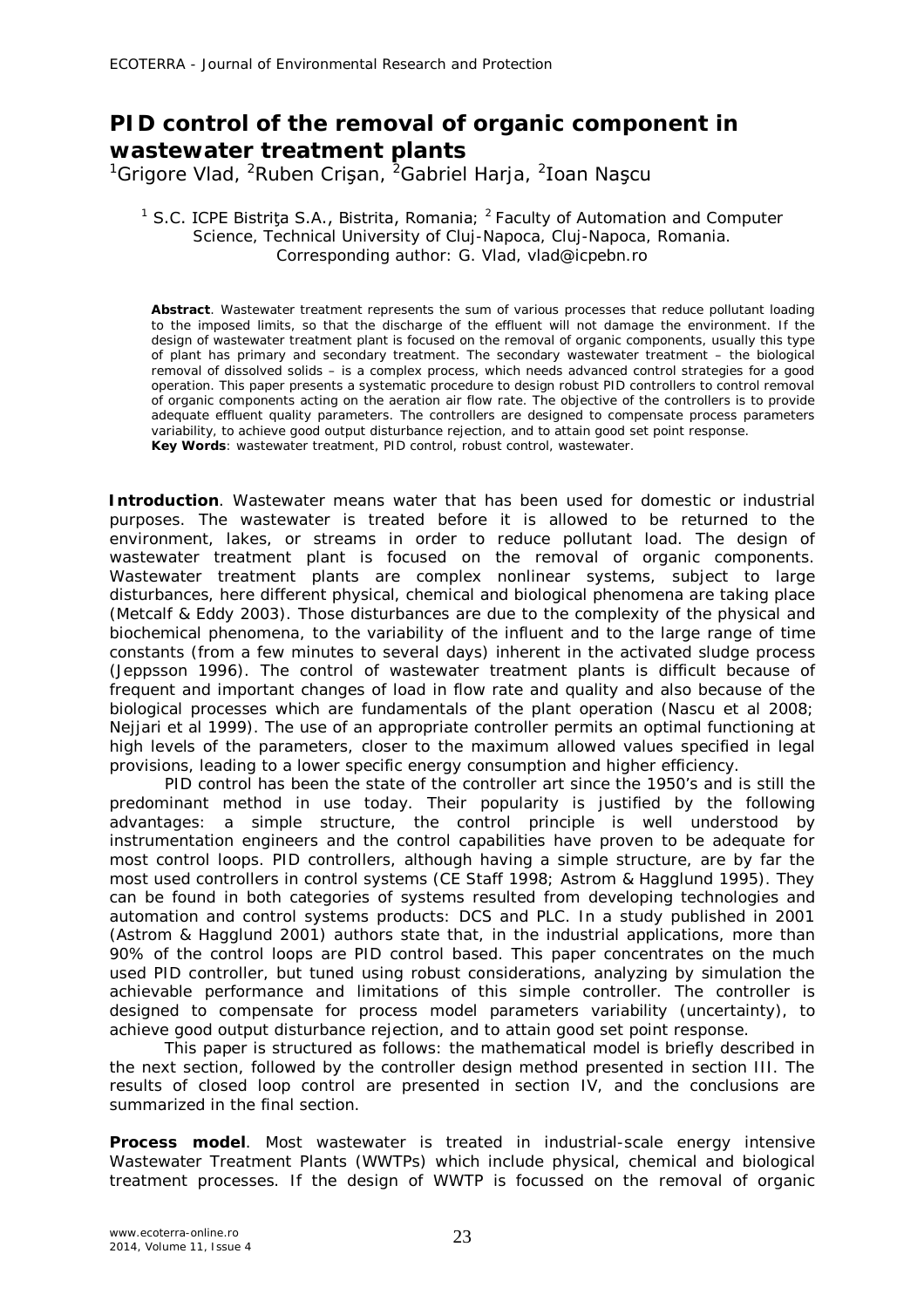components, usually those types of plants have primary treatment (physical removal of floatable and settleable solids) and secondary treatment (the biological removal of dissolved solids) (Figure 1).



Figure 1. Wastewater treatment plant structure.

The secondary wastewater treatment - the biological removal of dissolved solids - is a complex process, which needs advanced control strategies for a good operation. Figure 2 presents the schematic representation of the biological part of wastewater treatment process. The most common option uses microorganisms in the treatment process to break down organic material with aeration and agitation and then allows solids to settle out. The process is principally constituted by two sequential tanks, an aerated tank and a settler. In the aerated tank the bacteria and other microorganisms feed on the organic matter constituent of the incoming wastewater in the presence of air, thereby reducing the strength of the waste.

The clarifier tank or settler is a gravity settlement tank where the sludge and the clear effluent are separated. A part of the settled sludge is recycled as return activated sludge from the clarifier to the aeration reactor so that the microorganism content in the reactor is maintained at the reaction sustenance level. Excess sludge is extracted from the system.



Figure 2. Biological process structure.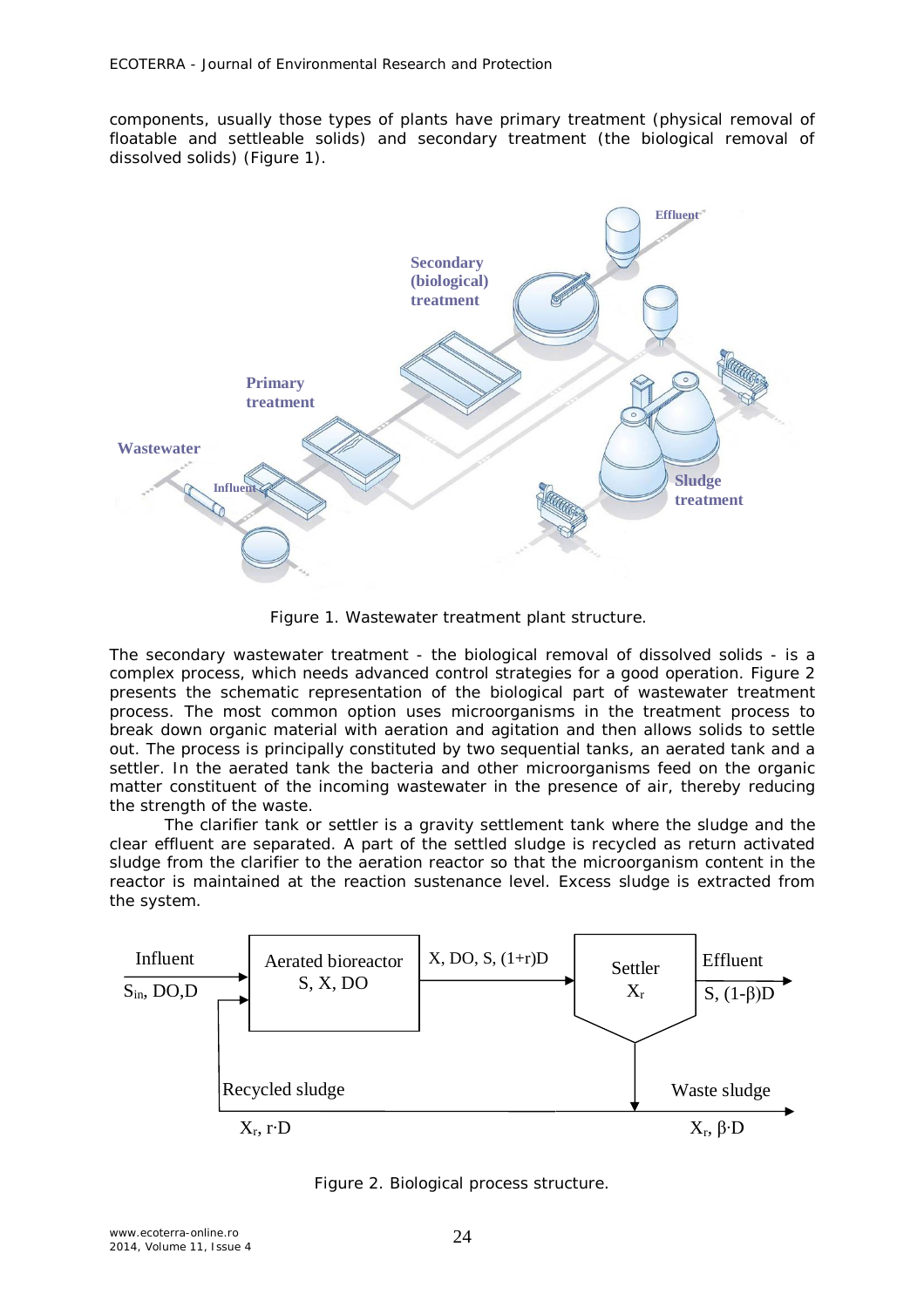The wastewater treatment systems are complex, non-linear processes, with multiple inputs and outputs. This paper considers a simplified model of the biological wastewater treatment plant (Jeppsson 1996; Nascu et al 2008; Nejjari et al 1999). The model is based on the following assumptions: the aerator is considered to be perfectly mixed; no bioreaction takes place in the settler and the sludge is the only recycled component into the aerator; the oxygen and substrate concentrations are neglected in the recycled stream; the output flow of the aerated tank is equal to the sum between the output flow of the settler and the recycled sludge flow.

The mass balance around the aerator and the settler gives a set of four non-linear differential equations.

The first equation is related to the balance of the active sludge at the level of the aeration tank:

$$
\frac{dX(t)}{dt} = \mu(t)X(t) - D(t)(1+r)X(t) + rD(t)X_r(t)
$$
\n(1)

The second equation is related to the mass balance of the substrate:

$$
\frac{dS(t)}{dt} = -\frac{\mu(t)}{Y}X(t) - D(t)(1+r)S(t) + D(t)S_{in}
$$
\n(2)

The third equation is related to the mass balance of the oxygen in the water mass, the oxygen consumed by the bio-chemical degradation of the organic matters, the oxygenation process performed by the oxygen transfer from the air supplied with specific equipment in the water:

$$
\frac{dDO(t)}{dt} = -K_0 \frac{\mu(t)}{Y} X(t) - D(t)(1+r) DO(t) ++ D(t) DO_{in} + \alpha W[DO_{max} - DO(t)]
$$
\n(3)

The fourth equation is related to the balance of the active sludge at the level of the settling tank:

$$
\frac{dX_{r}(t)}{dt} = D(t)(1+r)X(t) - D(t)(\beta + r)X_{r}(t)
$$
\n(4)

In the above equations, the following notations were used: *X*(*t*) - biomass, *S*(*t*) substrate, *DO*(*t*) - dissolved oxygen, *DOmax* - maximum dissolved oxygen, *Xr*(*t*) - recycled biomass, *D*(*t*) - dilution rate (the ratio of influent flow to the aerated bioreactor's volume), *Sin* and *DOin* - substrate and dissolved oxygen concentrations in the influent, *Y*  biomass yield factor, *α* - oxygen transfer rate, *W* - aeration rate, *K<sup>0</sup>* - model constant, *r*  the ratio of recycled flow to influent flow, *β* - the ratio of waste flow to influent flow. The biomass growth rate  $\mu$  – is a complex function of many physical, chemical and biological factors. Many different analytical laws have been suggested for modeling this parameter. The most popular one is the Monod law but here we assume that μ depends on substrate, dissolved oxygen concentrations and several kinetic parameters (Olsson model (Olsson 1976)):

$$
\mu = \mu_{\text{max}} \frac{S(t)}{K_s + S(t)} \frac{DO(t)}{K_{DO} + DO(t)} \tag{5}
$$

where  $\mu_{max}$  represent the maximum specific growth rate,  $K_s$  - affinity constant, expressing the dependency of the degradation rate on the concentration of pollutant *S*  and  $K_{DO}$  – saturation constant.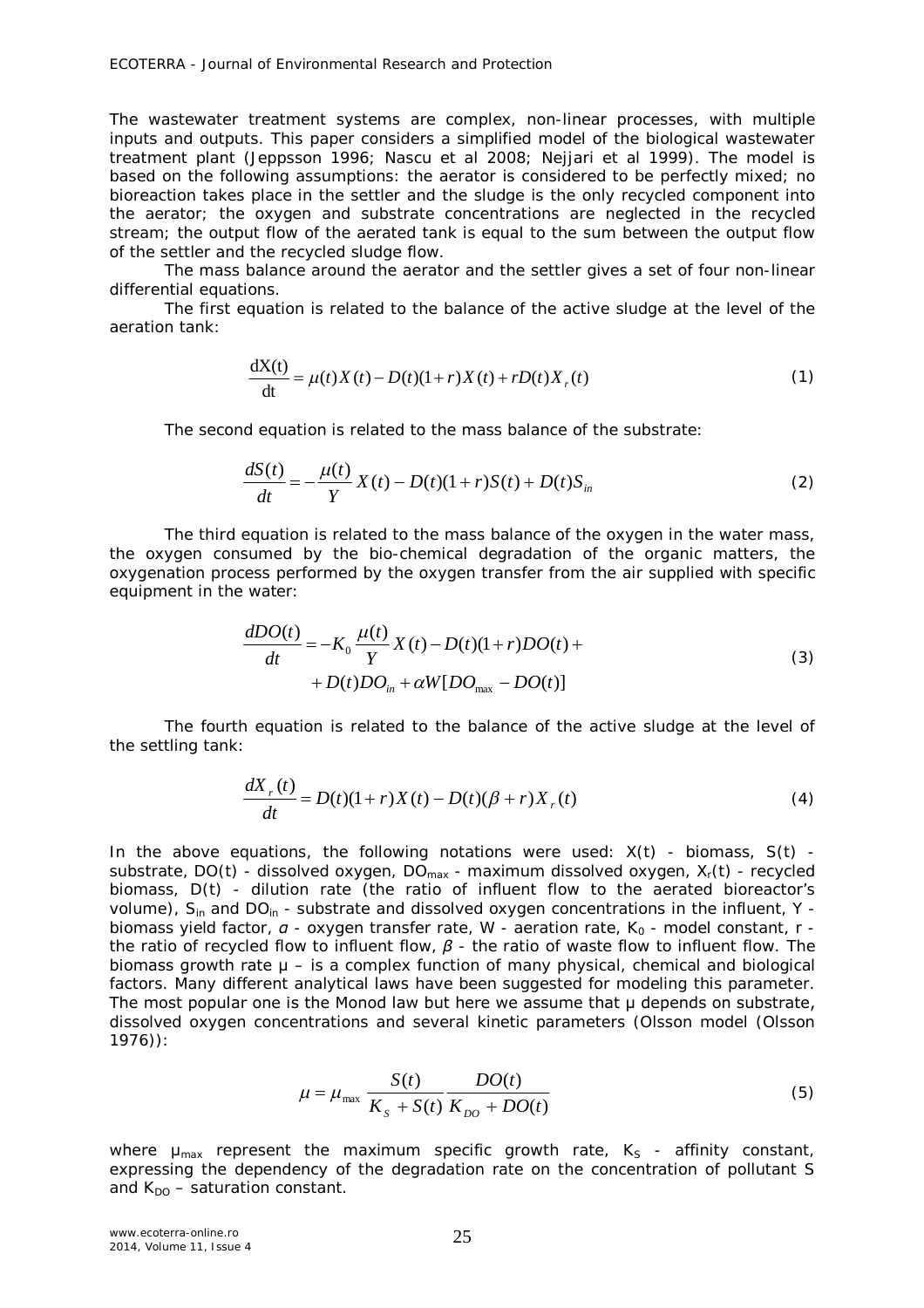**Controller design**. The PID controller is one of the most common algorithms used in control systems. It is described by the following relation:

$$
u(t) = K\left(e(t) + \frac{1}{T_i} \int_0^t e(t)dt + T_d \frac{de(t)}{dt}\right)
$$
\n(6)

where *u* is the control signal, *e* is the error (difference between the measured signal and setpoint), *K*,  $T_i$  and  $T_d$  are the controller parameters known as: proportional gain, integral time and derivative time. The control signal is therefore a sum of three terms: P term (proportional to the error, handles the current error), I term (proportional to the integral of the error) and D term (proportional to the derivative of the error).

Tuning a PID controller means setting the parameters so that the weighted sum of the proportional, integral, and derivative terms produces a controller output that drives the process variable to the desired target. The parameters can be tuned using mathematical methods or controller design tool. The aim of the tuning is to obtain fast response and good stability.

In this paper a PID controller used for the substrate concentration control was designed using FR-tool, a Computer Aided Design (CAD) software that uses frequency response techniques (De Keyser & Ionescu 2006). FR-tool is an interactive design tool based on design specifications like: robustness, settling time, overshoot, and gain and phase margins. These specifications are converted into graphical restrictions of the Nichols diagram (Figure 3 left). By applying Laplace transform to relation (6), the PID controller transfer function can be written in the pole-zero form:

$$
C(s) = K + \frac{K_i}{s} + K_d s = \frac{K_d s^2 + Ks + K_i}{s} = \frac{K_p (s - z_1)(s - z_2)}{s}
$$
(7)

FR-tool tuning parameters are: gain, zeros and poles. The transfer function of the PID controller has one pole at the origin and two zeros. Gain can be tuned using the *Kp* field from Figure 3 left or by changing the bandwidth frequency (dragging the small circle displayed on Nichols curve of the open loop system). Controller zeros were tuned using drag&drop feature available in the design window (Figure 3 right).

Given the maximum overshoot, the damping factor  $\zeta$  can be calculated using the formula below:

$$
OS = e^{-\frac{\pi\zeta}{\sqrt{1-\zeta^2}}}
$$
\n(8)

Knowing the damping factor, the peak value of the closed-loop frequency-domain magnitude can be obtained, as following:

$$
M_r = \frac{1}{2\zeta\sqrt{1-\zeta^2}}\tag{9}
$$

The peak value is represented graphically by an outside continuous line curve in (Figure 3 left). For higher overshoot the curve becomes smaller. To fulfill the design specifications, the Nichols curve of the open loop system has to be outside of (or tangent to) this outside continuous line curve (http://dea.unsj.edu.ar/control2/guia.pdf). Another design specification is settling time, displayed as a small circle on the Nichols curve. This circle has to be above the -3dB line (continuous line). Robustness specification is represented by a blue circle on the Nichols plot. Similar to the overshoot, to fulfill the robustness specifications, the Nichols curve has to stay outside the blue circle. Besides these 3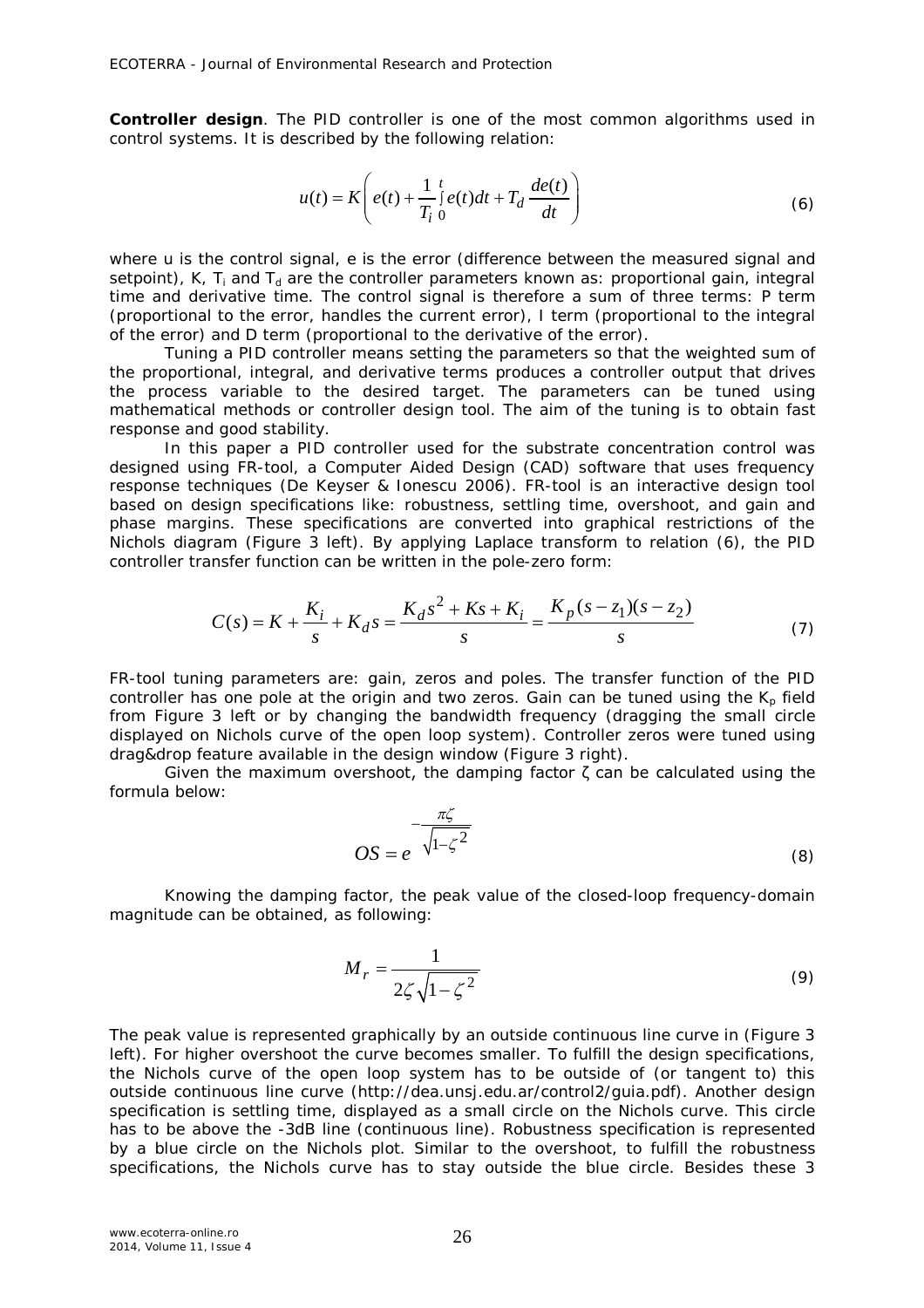restrictions, gain and phase margins specifications can be used, but were not considered in this study.

The PID design procedure consists in playing with the 2 zeros of the transfer function (7) so that the controller proportional gain  $K_p$  is as large as possible, to reduce the settling time, but still satisfying the required specification for overshoot and a relatively high robustness.



Figure 3. PID design with FR-tool.

**Simulations**. Although the process is inherently multiple input multiple output (MIMO), the different time constants of a wastewater treatment system (ranging between minutes for DO dynamics to days for the sludge composition), allows to decouple the many control actions into separate single input/single output (SISO) controllers.

The diagram from Figure 4 shows Matlab Simulink block implementation of nonlinear process model.

Simulations results were obtained by using the following values for the model coefficients kinetic parameters and inputs:  $\dot{Y} = 0.65$ ;  $\beta = 0.2$ ;  $a = 0.018$ ;  $K_{DO} = 2$ mg/l;  $K_0 = 0.5$   $\mu_{max} = 0.15$ mg/l;  $K_s = 100$ mg/l;  $DO_{max} = 10$ mg/l;  $r = 0.6$  respectively  $DO_{in} =$ 0.5mg/l;  $S_{in}$  = 200mg/l;  $D=0.05$  1/h and  $W=80$ m3/h. Analyzing the response of the substrate concentration (S) for a step of the aeration rate (*W*) we notice that this is the characteristic response of a second order system. Linearizing the model of the nonlinear system under study around an operating point to design a controller, it is clear that a deviation in the operating point results in a modification of the linear model parameters. The linear model was used in the form of transfer function.

In this work, the dilution rate (*D*) is considered to be the factor that perturbs the process. It is assumed that the dilution rate, which is the ratio of influent flow to the aerated bioreactor's volume, has the possible variation values comprised in the [0.05; 0.15] interval.

For each value of the perturbation *D*, the nonlinear model has been brought to stationary values in order to compare the evolution of the output (*S*) according to a step signal given on the input (*W*), both for the linear and nonlinear systems. The linear model used to approximate the nonlinear one, consists of a parallel connection of two first order transfer functions having the proportional gain as  $k_{p1}$  and  $k_{p2}$  and the time constants as *tp1* and *tp2*. Table 1 shows the parameter values obtained for a series of changes in the perturbation *D.* From these values results a family of transfer functions.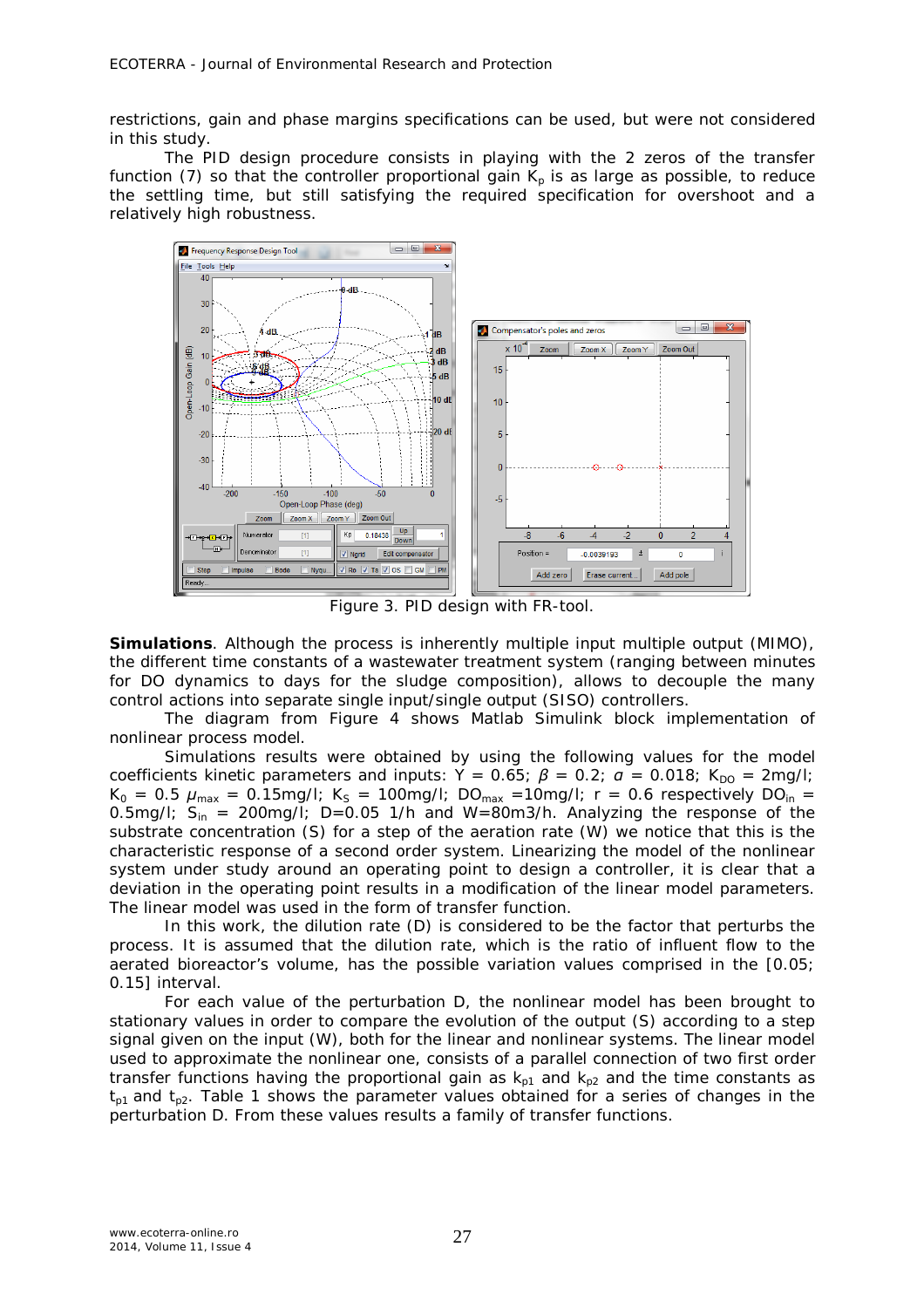

Figure 4. Nonlinear process implementation.

Table 1

## Linear model parameters for the input S and output W

| $kp1 = .02$   | $kp2 = .00395$ | $tp1 = 3.5$ | $tp2 = 164$ | $D = 0.05$ |
|---------------|----------------|-------------|-------------|------------|
| $kp1 = .031$  | $kp2 = .0081$  | $tp1 = 3.5$ | $tp2 = 152$ | $D = 0.06$ |
| $kp1 = .043$  | $kp2 = .0159$  | $tp1 = 3.5$ | $tp2 = 142$ | $D = 0.07$ |
| $kp1 = .054$  | $kp2 = .028$   | $tp1 = 3.5$ | $tp2 = 132$ | $D = 0.08$ |
| $kp1 = .063$  | $kp2 = .043$   | $tp1 = 3.5$ | $tp2 = 135$ | $D=0.09$   |
| $kp1 = .065$  | $kp2 = .0625$  | $tp1 = 3.5$ | $tp2 = 132$ | $D = 0.1$  |
| $kp1 = .06$   | $kp2 = .0825$  | $tp1 = 3.5$ | $tp2 = 138$ | $D = 0.11$ |
| $kp1 = .0515$ | $kp2 = .0975$  | $tp1 = 3.5$ | $tp2 = 157$ | $D = 0.12$ |
| $kp1 = .038$  | $kp2 = .1074$  | $tp1 = 3.5$ | $tp2 = 183$ | $D = 0.13$ |
| $kp1 = .0245$ | $kp2 = .1085$  | $tp1 = 3.5$ | $tp2 = 231$ | $D = 0.14$ |
| $kp1 = .0145$ | $kp2 = .0962$  | $tp1 = 3.5$ | $tp2 = 348$ | $D = 0.15$ |

The responses of the linear models obtained for different values of the perturbation *D* were used in a comparison with the nonlinear system response resulting in a similar trajectory. In order to illustrate this outcome, simulations were performed considering the perturbation  $D = 0.15$ . The comparative graphics for linear and nonlinear systems are represented in Figure 5.

Having the linear model parameters determined for all the 11 operating points it was performed the tuning of the PID controller parameters using the Computer Aided Design (CAD) software - FR-tool. The performances of the closed-loop system have been chosen as following: maximum response time – 6 hours, no overshoot and robustness – 0.5.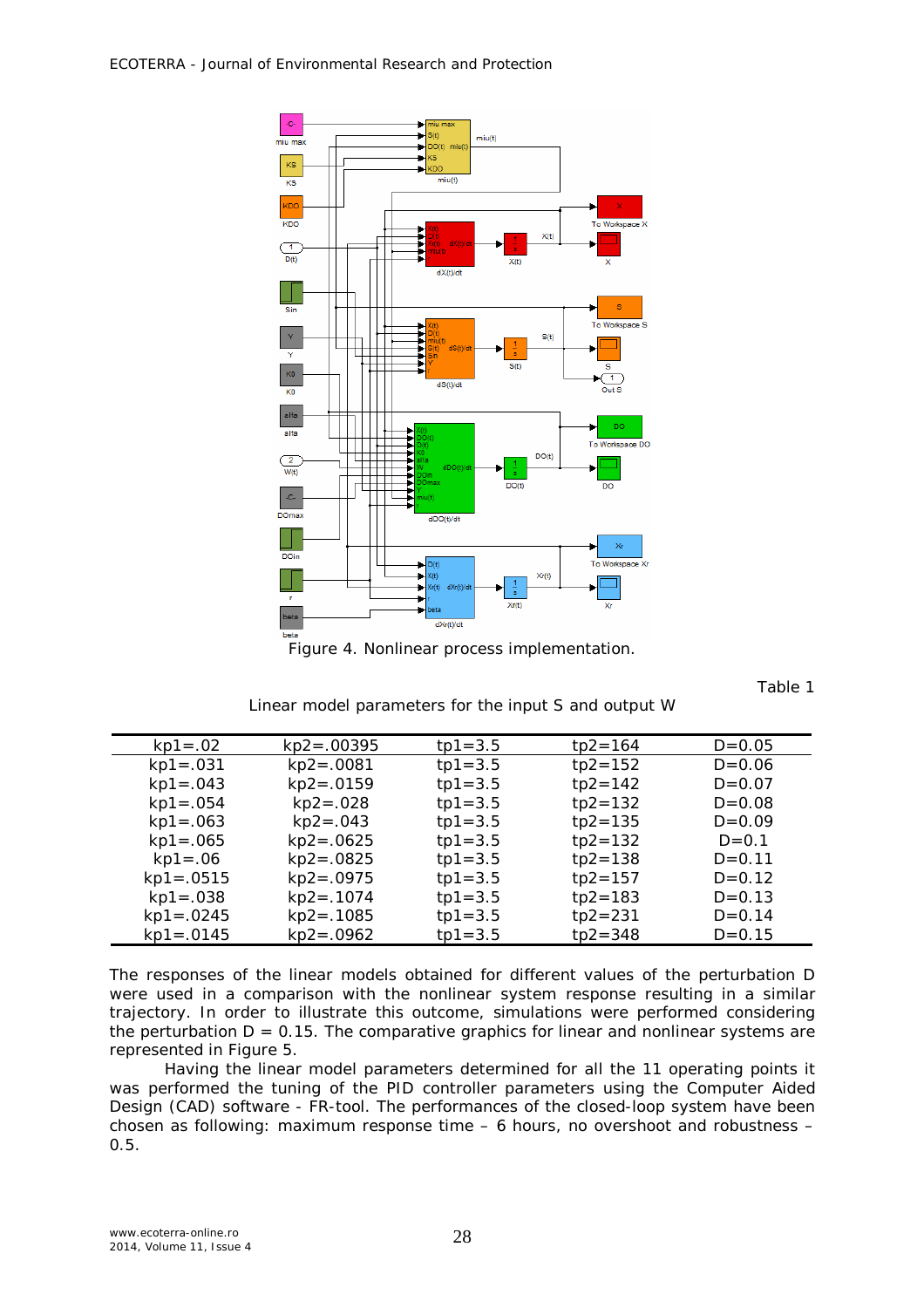

Figure 5. The step response of the systems for perturbation  $D = 0.15$ .

In Figures 6 and 7 Matlab Simulink implementations of PID control using linear and nonlinear model are shown.



Figure 6. PID control of the process. Linear process model.



Figure 7. PID control of the process. Nonlinear process model.

Thus, the result is a robust PID controller which will satisfy the imposed performances for any value of the dilution rate (*D*) comprised in the mentioned interval. In Figure 8 it is shown that the linear model family (different values of *D*) fulfils the design specifications. A final comparison is made, revealing the almost identically response of the closed-loop linear and nonlinear model for  $D = 0.05$ . The plot is displayed in Figure 9.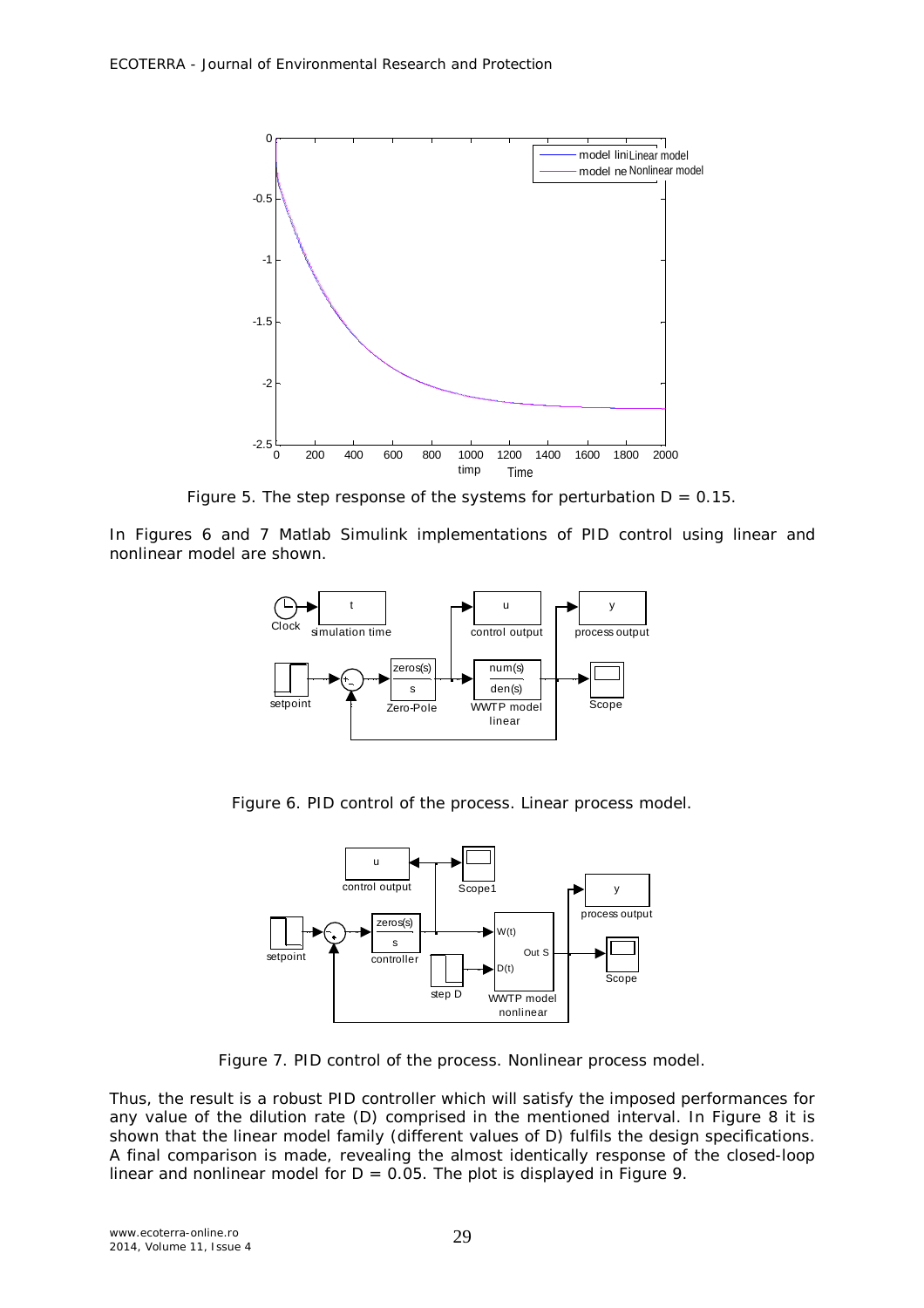

Figure 8. Simulation results using linear model and different values of D.



Figure 9. Comparison between closed-loop linear and nonlinear systems.

**Conclusions**. The purpose of this paper was to use a PID to control the output pollutant substrate concentration. A wide range of parameter changes and nonlinearities of the plant can be handled using the much used PID controller, but tuned using robust considerations. The controller is designed to compensate for process model parameters variability (uncertainty), to achieve good output disturbance rejection, and to attain good set point response. Simulation studies were based on direct exploitation of the non-linear wastewater treatment dynamical model, obtained from mass balance equations and they have indicated that the presented method performs well and can be easily used. ACKNOWLEDGMENT Figure 8. Simulation result<br>
Figure 8. Simulation result<br>  $\frac{5}{10}$ <br>  $\frac{5}{10}$ <br>  $\frac{5}{10}$ <br>  $\frac{5}{10}$ <br>  $\frac{5}{10}$ <br>  $\frac{5}{10}$ <br>  $\frac{5}{10}$ <br>  $\frac{5}{10}$ <br>  $\frac{5}{10}$ <br>  $\frac{5}{10}$ <br>  $\frac{5}{10}$ <br>  $\frac{5}{10}$ <br>  $\frac{5}{10}$ <br>  $\frac{5}{1$ 

**Acknowledgements**. This paper is supported by Partnerships in priority domains